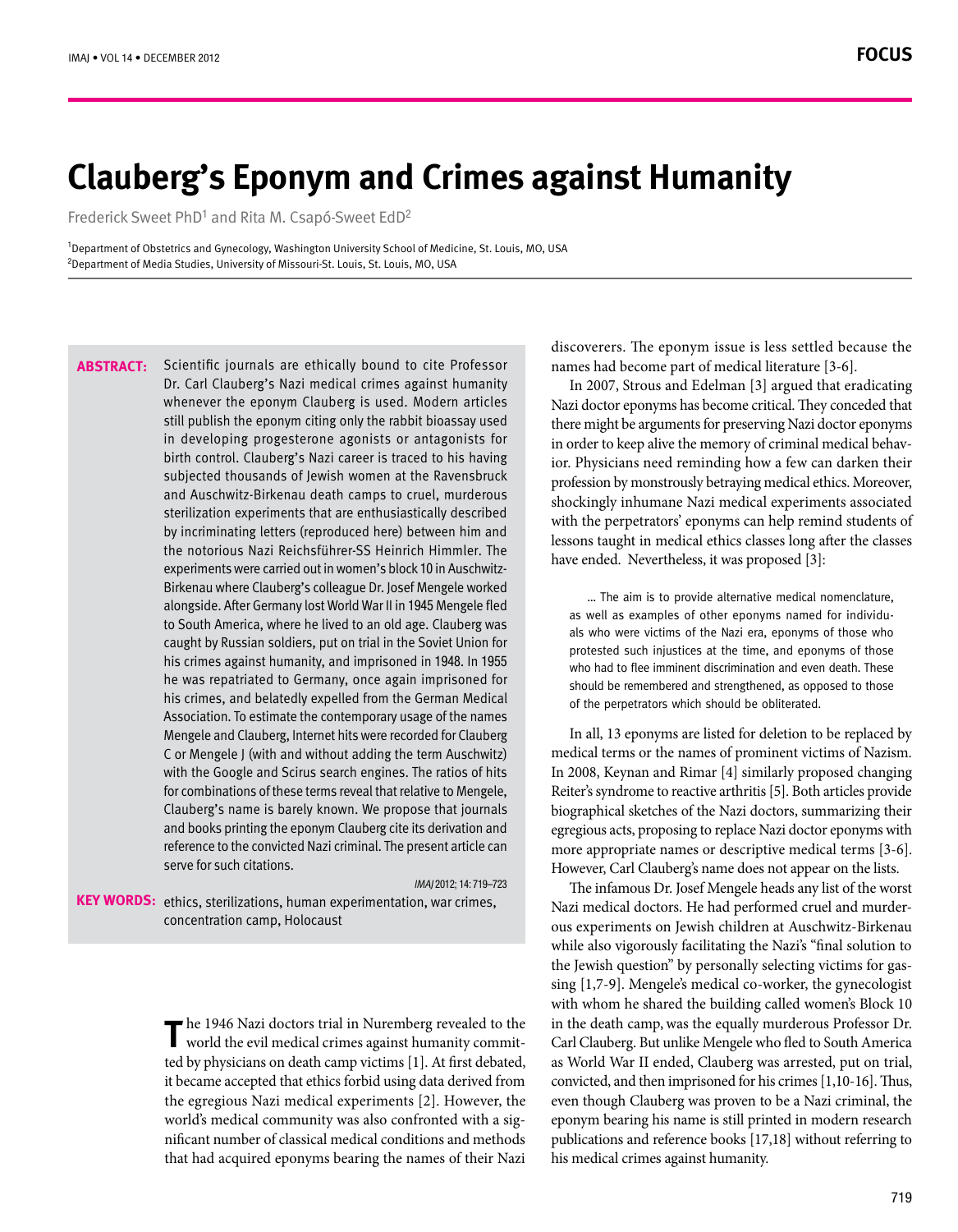The present article traces Clauberg's academic obstetrics and gynecology career as well as his rise in the Nazi Party that led to

his crimes against Jewish women spondence between Clauberg and nally secret incriminating correand humanity. Included are origi-Nazi Reichsführer-SS Heinrich sented here is to remind authors Himmler. The information pre-

and editors using the Clauberg eponym that for ethical reasons a footnote citing this man's crimes against humanity should be .inserted

# **CLAUBERG'S BIOGRAPHICAL SKETCH [1,11-16]**

Carl Clauberg was born on 28 September 1898 to a family of metal craftsmen in the village of Wupperhof near Solingen, Germany. His father made knives and had been an arms dealer ing World War I (1916–1918). In November 1917 he was taken as well. Carl served with the Prussian infantry in France durprisoner of war by the British army. Clauberg was released in September 1919 and afterwards studied medicine at the univer-<br>sities of Kiel, Hamburg and Graz until 1925.

After passing his state medical examination in 1924, Clauberg trained as a *Medizinalpraktikant* at the Institute for Forensic and Social Medicine of the University of Kiel until 31 January 1925. He was also trained at the city hospital in Kiel until March 1925. Clauberg became a licensed physician on 6 April 1925, and on 1 May 1925 was conferred doctor of medicine at the University of Kiel. From 1 November 1925 through 30 June 1932 he was an assistant physician, then named physician at the University Women's Clinic (Universitätsfrauenklinik) in Kiel. During this crine research, establishing himself as a significant academic period, he had carried out the now classical reproductive endogynecologist [19]. From 1 August 1932 Clauberg practiced gynecology at the Frauenklinik in Königsberg.

On 2 February 1933 Clauberg was reappointed physician to the staff of the University Women's Clinic in Königsberg, and two months later he joined the NSDAP (the Nazi party), named SA-Sanitätssturmführer later that year. The next year, as head physician he continued publishing articles on female tion. Clauberg was named außerplanmäßiger Professor on 30 reproductive endocrinology that attracted international atten-August 1937 and installed as chief physician as SA-Standarte

(i.e., SA-Gruppe Ostland), then as 9 on *Obersturmführer-Sanitäts*-SA 1937. November

nary for gynaecology and obstetrics" Elevated to "professor extraordi-

at the University of Königsberg in 1938, the next year Clauberg was appointed *außerplanmäßiger Professor*. From 2 February in-chief at the women's clinic of the Knappschafts, and at the 1940 through 11 January 1945, he was director and physician-

**Carl Clauberg carried out deadly sterilization experiments on thousands** of lewish women at Auschwitz women's **Block 10 called "Clauberg's block" that he shared with Josef Mengele** 

St. Hedwig-Krankenhauses Königshütte in Upper Silesia. Under cover of World War II, Clauberg led a gynecologic research

team at the Ravensbruck, then at the Auschwitz-Birkenau death camps. His research had been commissioned by Reichsführer-SS Heinrich Himmler (Adolf Hitler's second in command) to develop rapid, inexpensive, and efficient

methods for sterilizing Jewish women by the thousands per day.

#### **[10-16,20-22] 1945–1940 activities criminal s'Clauberg**

By 1940, Clauberg had been a member of Germany's Nazi Party for seven years. He was in regular contact with Reichsführer-SS pensive mass sterilization methods on Jewish women. Efficient Heinrich Himmler for planning experiments to develop inexmass sterilization was intended for managing the Third Reich's anticipated slave labor from Jewish populations in Eastern Europe and the Soviet Union after Nazi Germany had con-<br>quered those regions.

At a secret conference on 7 July 1942, Himmler charged Clauberg, Professor Karl Gebhardt, and Richard Glücks (the inspector of concentration camps) with the responsibility of developing the most cost-effective method for sterilizing millions of Jewish women in the shortest possible time.

# **CUSSION BETWEEN HIMMLER, GEBHART, GLUECKS, AND CLAUBERG MEMORANDUM OF OBERSTURMBANNFUEHRER-SS BRANDT ON DIS-CONCERNING STERILIZATION EXPERIMENTS CONDUCTED ON JEWESSES [TOWC, VOL. 1, P. 728] FUEHRER HEADQUARTERS, JULY 1942 [20]**

On  $7$  July 1942, a discussion took place between the Reich Leader-SS, Brigadefuehrer-SS Professor Dr. Gebhart, Brigadefuehrer-SS Gluecks, and Brigadefuehrer-SS Clauberg, Koenigshette. The topic of the discussion was the sterilization of Jewesses. The Reich Leader-SS has promised Brigadefuehrer Professor Clauberg that Auschwitz concentration camp will be at his disposal for his experiments on human beings and animals. By means of some fundamental experiments, a method should be found which would lead to sterilization of persons without their knowledge. The Reich Leader-SS wanted to get another report as soon as the result of these experiments was known, so that the sterilization of lewesses could then be carried out in actuality.

It should also be examined, preferably in cooperation with

**Strous and Edelman argue " ...** when an issue of ethics is involved. **changing or eradicating such** eponyms becomes critical"

Professor Dr. Hohlfelder, an X-ray ilization of men could be achieved by specialist in Germany, what way ster-X-ray treatment.

The Reich Leader-SS called the special attention of all gentlemen

present to the fact that the matter involved was most secret and should be discussed only with the officers in charge and that the persons present at the experiments had to pledge secrecy.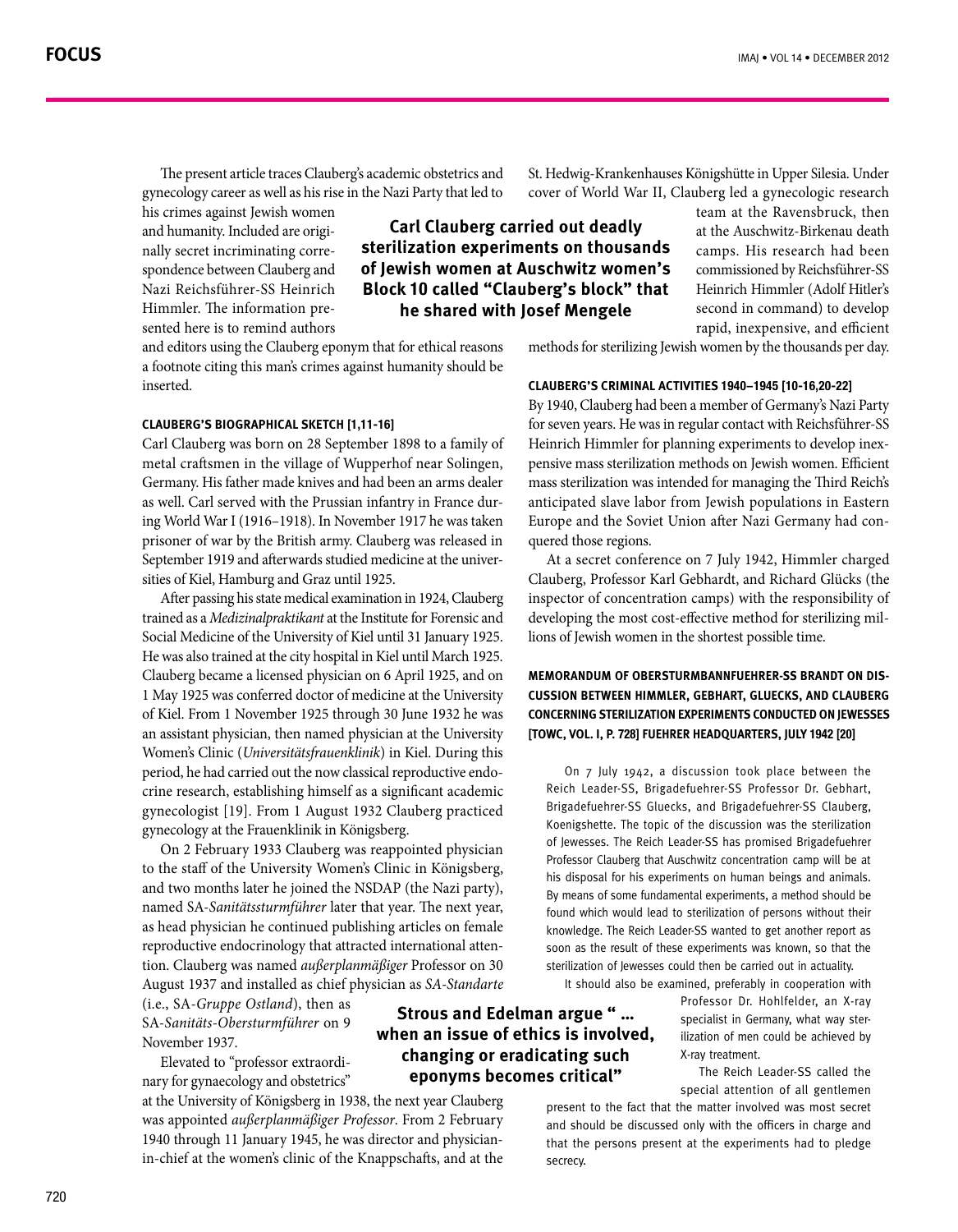# **LETTER FROM PROFESSOR CLAUBERG TO HIMMLER, 7 JUNE 1943, ON HIS RESEARCH CONCERNING STERILIZATION OF WOMEN [TO WC, VOL [20] [730 .p 1,**

Dear Reich Leader.

Today I am fulfilling my obligation to report to you from time to time about the state of my research work.

The method I contrived to achieve the sterilization of the female organism without operation is as good as perfected. It can be performed by a single injection made through the entrance of the uterus in the course of the customary gyneco-<br>logical-examination known to every

physician. If I say that the method is "as good as perfected" this means: nor improvements of the method. 1. Still to be worked out are only mi-

tical use in the course of our regu-2. Already today it could be put to prac-

lar eugenic sterilization and could thus replace the operation. As to the question which you, Reich Leader, asked me almost one year ago, i.e., how much time would probably be required to sterilize 1,000 women by using this method. Today, I can answer you with regard to the future as follows: If my researches continue to have the same results as up to now  $-$  and there is no reason to doubt that – then the moment is not far off when I can say: "One adequately trained physician in one adequately tants in conformity with the speed desired) will most likely be equipped place, with perhaps 10 assistants (the number of assisable to deal with several hundred, if not even 1,000 per day"

Thousands of Jewish and Roma women had been sterilized by injections producing terrible pain, inflamed ovaries, bursting spasms in the stomach, and bleeding. The injections seriously damaged the ovaries of the victims, which were then removed and sent to Berlin. Clauberg's experiments killed most of his subjects while others had been casually put to death simply so that autopsies could be performed  $[1]$ .

#### **CLAUBERG JAILED IN 1948 AND AGAIN IN 1955**

In January 1945 the Soviet army advanced westward into Poland ilization experiments. When the war ended, Clauberg tried to centration camp inside Germany where he continued his stertowards Auschwitz. Clauberg fled west to the Ravensbruck conescape to Schleswig-Holstein. But on 8 June 1945 he was taken prisoner by Soviet soldiers who sent him to the USSR to stand trial for his crimes. In 1948 Clauberg was convicted of crimes against humanity and he began serving a 25 year sentence in a Soviet prison [1].

On 11 October 1955, after the Adenauer-Bulganin prisoner exchange agreement had been signed between the USSR and Germany [21], Clauberg was freed, having served only 7 of his 25 year term. He returned to West Germany where during inal boasted about his medical accomplishments, emphasizing newspaper and television interviews the repatriated Nazi crim-

# **Clauberg's imprisonment for medical crimes against humanity must be disclosed whenever the test bearing his name appears in modern biomedical journals and books**

tration camp survivors, Clauberg was once again accused of medical crimes, this time by the Central Board of German Jews (Zentralrat der Deutschen Juden). The following account is taken from *Time* magazine issued 5 December 1955 [22]: Watching on television the first 600 German prisoners

General of the Central Board of German Jews, saw a lined, familreturning from the Soviet Union, Hendrik van Dam, Secretary-

the importance of his gynecologic research on "birth control."

However, after being seen on German television by concen-

iar face show up on the screen. A few minutes later his phone rang, and an excited voice shouted: "Did you see the pig?" The face van Dam and many others had cause to remember belonged to Nazi Gynecologist Carl time chief of the infamous Block Ten Clauberg, an SS general and one-

medical section at Auschwitz concentration camp, where he carried out brutal sterilization experiments on Jewish women, killing many of them.

Carefully sifting his evidence against Clauberg, van Dam, a lawyer, decided that it was too difficult to get the Nazi doctor convicted of murder under German law. Instead, he preferred that the gynecologist be convicted for the much easier to prove dence to the public prosecutor at Kiel, claiming that Clauberg crime of premeditated bodily harm. Van Dam brought his evihad intentionally "caused severe bodily harm" to large numbers of Jewish women at Ravensbruck and Auschwitz. He submitted nently injured Jewish women who had survived Clauberg's more than 30 sworn statements signed by sterilized, permaexperiments in Block 10.

An arrest warrant issued for Clauberg on 21 November 1955 charged him with "causing severe bodily harm." The Kiel police took him to prison to await his trial. Said Hendrik van Dam [20]:

It does not matter whether this pathetic creature goes to jail for 15 years or one year or one day. It is history that matters. Many people, dismissing Nürnberg as a 'victor's vengeance' are skeptical of Nürnberg evidence. We mean to show that this man is guilty not under the victor's law but under German law.

At long last, the German Medical Association expelled Clauberg in 1956, and he died in prison of a heart attack on 9 August 1957 while awaiting trial in Kiel  $[1,10,11]$ .

Meanwhile, medical researchers kept referring to Clauberg's pre-1940 work. Clauberg's classic methodology [19] led to the eponym, still used in modern publications [17,18]. Yet since 1945, not a single scientific publication printing his eponym cites Clauberg's cruel sterilization experiments at Ravensbruck and Auschwitz that resulted in the deaths of thousands of sacrificial Jewish and Roma women between 1942 and 1945.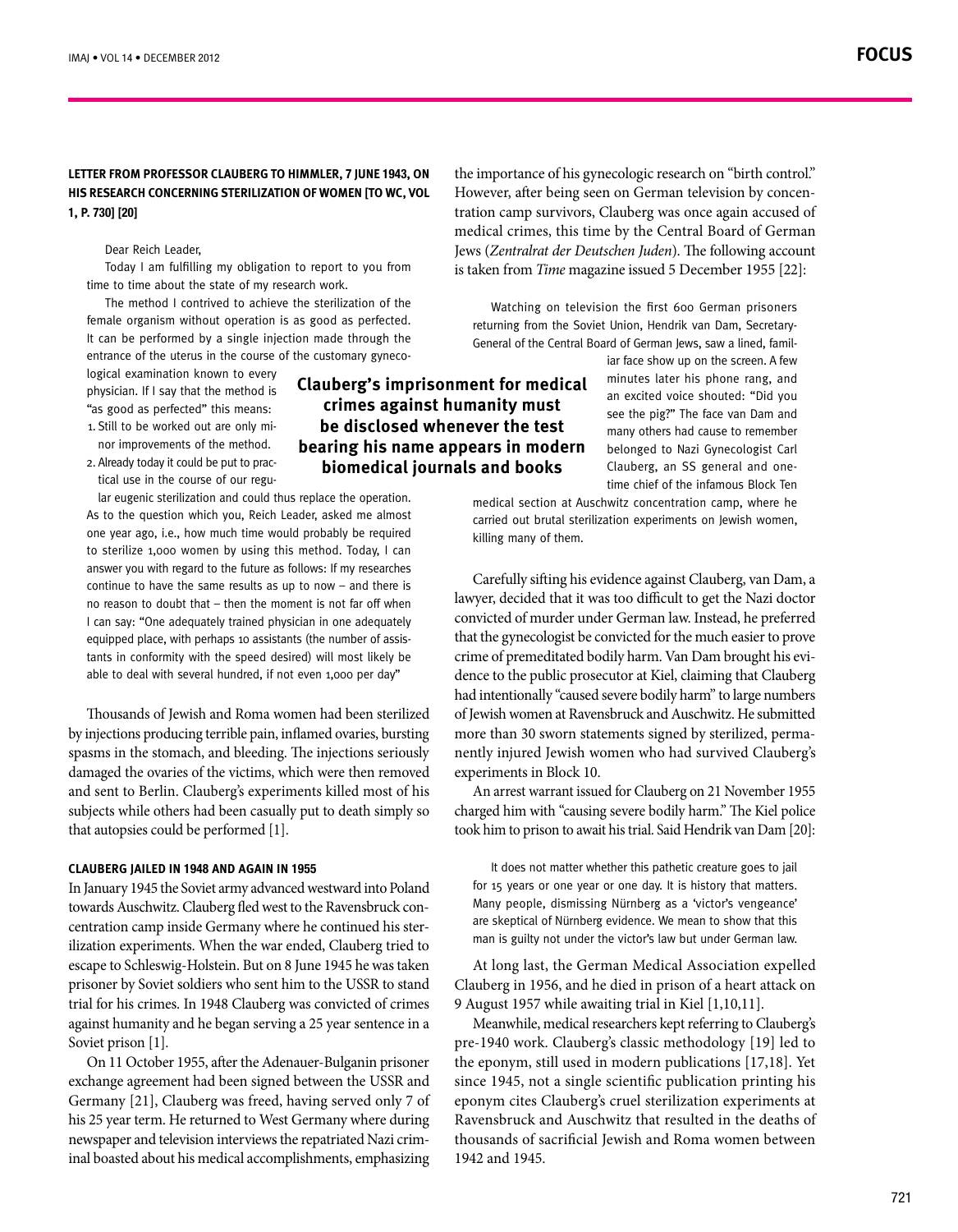## **CLAUBERG VERSUS MENGELE**

An underlying supposition in this article is that while the name Mengele is widely recognized today, Clauberg's is virtually unknown outside of relatively narrow scientific, medical and history circles. To test this assumption, search engines were used to surf the Internet to determine the numbers of sites and frequency that each of the names are recorded. Both general and science-oriented search engines were used. Google [Table 1] searches for keywords over a broad range of the Internet. oriented search engine Scirus separates hits into four major ber returned searching for "Clauberg" [Table 1]. The science-"Mengele" collected over two million hits, 23 times the numcategories [Table 2]: Total hits (analogous to Google), Journal sources (mainly scientific publications), Preferred Web (less specialized than science), and Other Web (hits left over).

The results shown in Tables 2 were obtained from searching the Internet with Scirus for combinations of the key words:

Table 1. Internet hits for key words associated with Nazi doctors of Auschwitz-Birkenau\*

| <b>Key word combinations</b> | <b>Number of hits</b> | <b>Ratios</b> |
|------------------------------|-----------------------|---------------|
| 1. Mengele                   | 2,370,000             |               |
| 2. Josef Mengele             | 674,000               |               |
| 3. Clauberg                  | 91,200                | $1:3 = 26:1$  |
| 4. Carl Clauberg             | 40,900                | $2:4 = 17:1$  |
| 5. Clauberg + Mengele        | 7590                  |               |
| 6. Auschwitz + Mengele       | 578,000               |               |
| 7. Auschwitz + Clauberg      | 28,400                | $6:7 = 21:1$  |
|                              |                       |               |

\*Google search engine, 17 March 2011

#### Table 2a. Scirus scientific search engine\*

| <b>Key word combinations</b> | <b>Total</b><br>hits | Journal<br>sources | <b>Preferred</b><br>Web | <b>Other</b><br>Web |
|------------------------------|----------------------|--------------------|-------------------------|---------------------|
| 1. Mengele J                 | 3664                 | 314                | 268                     | 3082                |
| 2. Mengele + Auschwitz       | 3012                 | 71                 | 85                      | 2856                |
| 3. Clauberg C                | 2755                 | 923                | 611                     | 1221                |
| 4. Clauberg + Auschwitz      | 128                  | 8                  |                         | 115                 |
| 5. Clauberg-McPhail          | 115                  | 27                 | 22                      | 66                  |
|                              |                      |                    |                         |                     |

\*Search carried out on 8 March 2011

#### Table 2b. Ratios of hit results from Table 2a

| <b>Key words</b><br>combinations                | Ratio<br><b>Total</b><br>hits | Ratio<br><b>lournal</b><br>sources | Ratio<br><b>Preferred</b><br>Web | Ratio<br>Other<br>Web |
|-------------------------------------------------|-------------------------------|------------------------------------|----------------------------------|-----------------------|
| 1. Mengele J: Clauberg C                        | 1.3:1                         | 0.34:1                             | 0.44:1                           | 2.5:1                 |
| 2. Mengele + Auschwitz:<br>Clauberg + Auschwitz | 23.5:1                        | 8.9:1                              | 12:1                             | 24.8:1                |
| 3. Clauberg C: Clauberg-<br>McPhail             | 24:1                          | 34.2:1                             | 27.8:1                           | 18.5:1                |

tific literature, Clauberg occurs with 2.9 times the frequency "Mengele J," "Clauberg C," and "Auschwitz." Within the scienthat of Mengele. Most likely this reflects the fact that since the cal articles, while Holocaust scholars writing about his crimes early 1930s Clauberg had published a series of classic biomedimainly cited Mengele's name. Meanwhile, although both Clauberg and Clauberg-McPhail are interchangeably used in scientific literature, Clauberg alone is cited 34.2:1 [Table 2b]. Probably Clauberg's series of pre-1940 articles is much more widely referenced, resulting in the Clauberg eponym being more prevalent than Clauberg-McPhail because McPhail's work arrived later on the scientific scene.

The frequency of Mengele versus Clauberg is reversed when it comes to a broader Internet search. Thus, while overall the ratio of hits for Mengele J:Clauberg C is 1.3:1 [Table 2b], the ratio of key word combinations Mengele + Auschwitz: Clauberg + Auschwitz is 23.5:1. No doubt, the 18-fold difference between the two ratios can be accounted for by Mengele's name being associated with his high profile as the most notorious "Angel of Death" at Auschwitz even though Clauberg had probably carried out many more cruel and deadly human experiments in Block 10 than Mengele did during the same period.

Aside from the obvious reasons for Clauberg being referred to mostly in the science area, clearly Mengele, whose name is virtually synonymous with the Holocaust, eclipses the gynecologist's notoriety as an Angel of Death. The mass sterilization experiments on women were the highest priority research at Auschwitz for Himmler, second in command of Nazi Germany. Between 1942 and 1945, Mengele had much more visibility than Clauberg because he supervised selections at Auschwitz-Birkenau. However, the types and numbers of murderous experiments by Clauberg numerically exceeded those by Mengele. For these reasons, Clauberg's name needs to be placed next to Mengele's in its rightful place in infamy.

### **Conclusions**

The eponym Clauberg refers to the classical bioassay for the effects of progesterone on the immature estrogen-primed rabbit uterus. The crimes committed by Carl Clauberg at the Ravensbruck and Auschwitz-Birkenau death camps are analogously associated with his experiments on thousands of Jewish women. Clauberg was convicted in a courtroom of crimes against humanity and was later imprisoned by a German prosecutor for "causing severe bodily harm." His name surely belongs alongside that of Josef Mengele.

ing the Clauberg eponym and methods associated with it, dards require that whenever an article is published contain-Furthermore, modern ethical scientific and medical stanthe perpetrator's crimes should be explicitly disclosed. Such disclosures must be included in biomedical journals so that future generations will know that Carl Clauberg was convicted